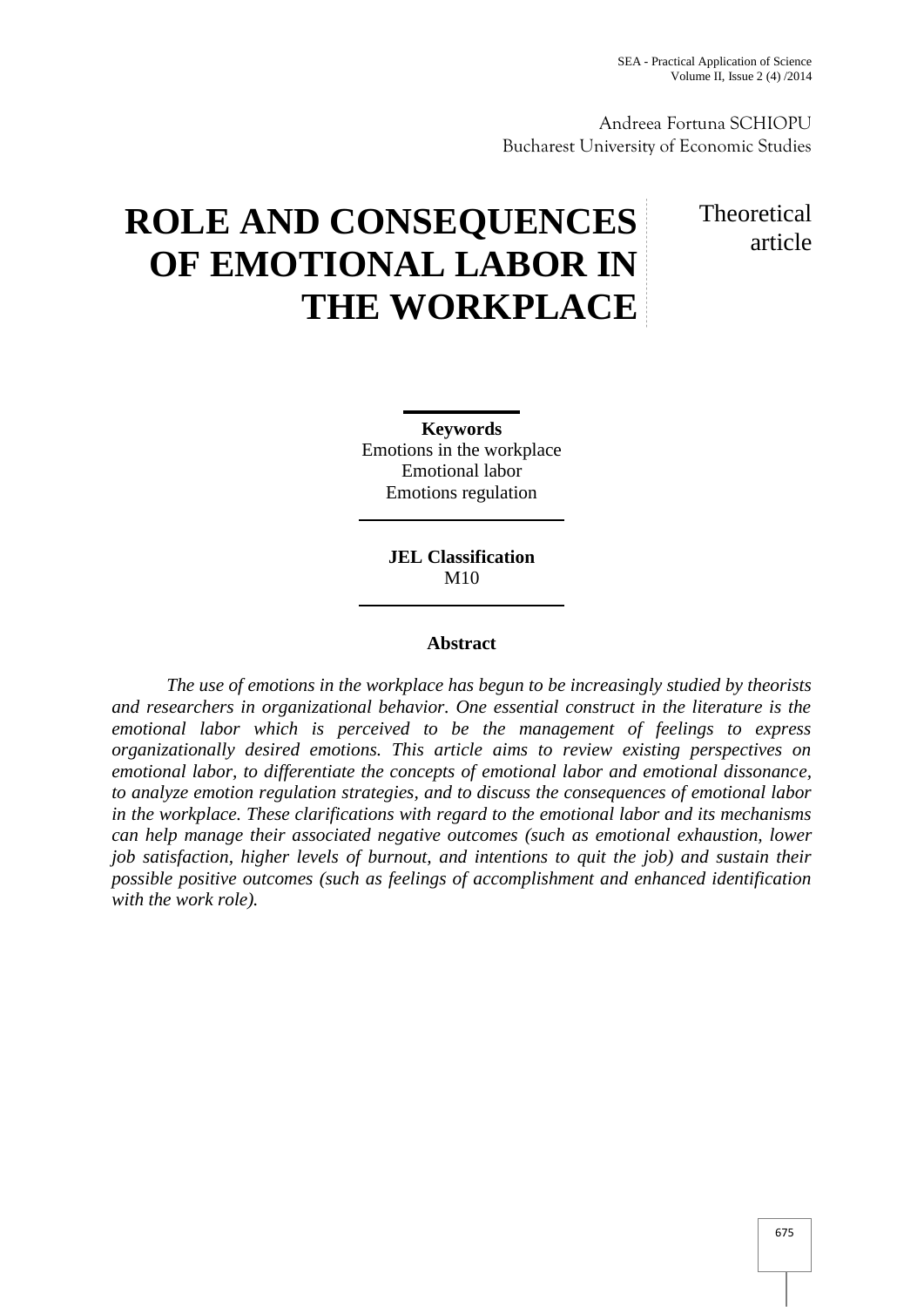#### **Introduction**

Until recently, many researchers and experts in organizational behavior assumed that an individual's thoughts and actions are governed primarily by cognition or conscious reasoning, but groundbreaking neuroscience discoveries have showed that human perceptions, attitudes, decisions and behaviors are determined by both cognition and emotion (Mc Shane & Steen, 2009), the latter often having a greater influence.

Even though early organizational theorists ignored emotions or assumed they played a negative role by biasing perceptions and interfering with administrative rationality (Gopinath, 2011, p. 4), lately there has been increasing interest in their role in applied and organizational settings. Employees bring their emotions to work and it cannot be denied that .emotions are an an inseparable part of everyday organizational life" (Ashforth & Humphrey, 1995). The display of appropriate emotions is vital to many jobs and plays an important part in how employees are perceived (Gopinath, 2011). Theory and research on emotions in the workplace show that employees' moods, emotions and overall dispositions have an impact on job performance, decision-making, creativity, turnover, teamwork, negotiation and leadership (Gopinath, 2011). Therefore, employees' emotions are an integral part to what happens in an organization. The way in which employees display emotions has a strong impact on several dimensions such as quality of service transactions, attractiveness of interpersonal climate and experience of the feeling itself (Ashforth & Humphrey, 1993).

One concept receiving increased research attention is emotional labor, construct proposed by Hochschild (2003) to indicate the management of emotions done within a context in which it has exchanged value.

## **1. Definition of Emotional Labor**

Emotional labor is a term proposed and defined by the American sociologist Arlie Russell Hochschild as the "the management of feeling to create a publicly observable facial and bodily display" (Hochschild,  $2003$ , p.7) in "The Managed Heart. Commercialization of Human Feeling" which first appeared in 1983 and was republished in 2003 and 2012. Hochschild's construct became a cornerstone in the studies of emotions within an organizational context. Emotional labor is important nowadays when ,,most jobs call for a capacity to deal with people rather than with things, for more interpersonal skills and fewer mechanical skills" (Hochschild, 2003, p.9).

One important underlying assumption is that emotions are being managed at work in order to meet some rules stated by the organization.

Many employers have associated specific work roles with feeling rules regarding emotions that employees should show to clients (Hochschild, 2003), rules that can be declared explicitly in selection and training materials or known by observation of coworkers (Grandey, 2000).

These norms can be clearly expressed specifying the range, intensity, duration, or object of emotions that should be experienced. For example, employees must conceal their frustration when serving an irritating customer, display compassion to an ill patient, and hide their boredom in a long meeting with senior management (McShane & Steen, 2009). Some authors prefer the term display rules for these norms because it refers to "what emotions ought to be publicly expressed rather than to what emotions are actually felt" (Ashforth & Humphrey, 1993, p.89).

According to Hochschild (2003, p. 7), employees that deal with emotional labor are those that enter into face-to-face or voice-to-voice contact with the public requiring them to , induce or suppress feeling in order to sustain the outward countenance that produces the proper state of mind in others". Moreover, this labor is done through two types of acting – surface acting and deep acting. People ,, engage in surface acting when they try to modify their behavior to be consistent with required emotions but continue to hold different internal feelings" while deep acting involves changing the true emotions to match the required emotions for the job (McShane & Steen, 2009, p. 83). As Hochschild  $(2003, p. 33)$  put it, "we are capable of disguising what we feel, of pretending to feel what we do not - of doing surface acting". For example, employees use surface acting when they are forced to smile in front of rude clients and deep acting when they try to change the way they feel about the whole situation and start to see the interaction with such clients as an opportunity to test their communication or interpersonal skills.

One of Hochschild's (2003) major points is that the management of emotions in the work setting requires effort and may be harmful to the employee. Not only the employee must make an effort to support the processes of surface and deep acting, but also the commoditization of feelings, where the organization controls something as personal as emotions, is unpleasant to the employee and may cause burnout and job stress (Hochschild, 2003). Another major contribution to the conceptualization of emotional labor is made by Ashforth and Humphrey (1993, p. 90) who define it as "the act of displaying the appropriate emotion (i.e., conforming with a display rule)". These authors prefer to focus on the behavior rather than on their underlying emotions and decouple the experience of emotion from the expression of emotion.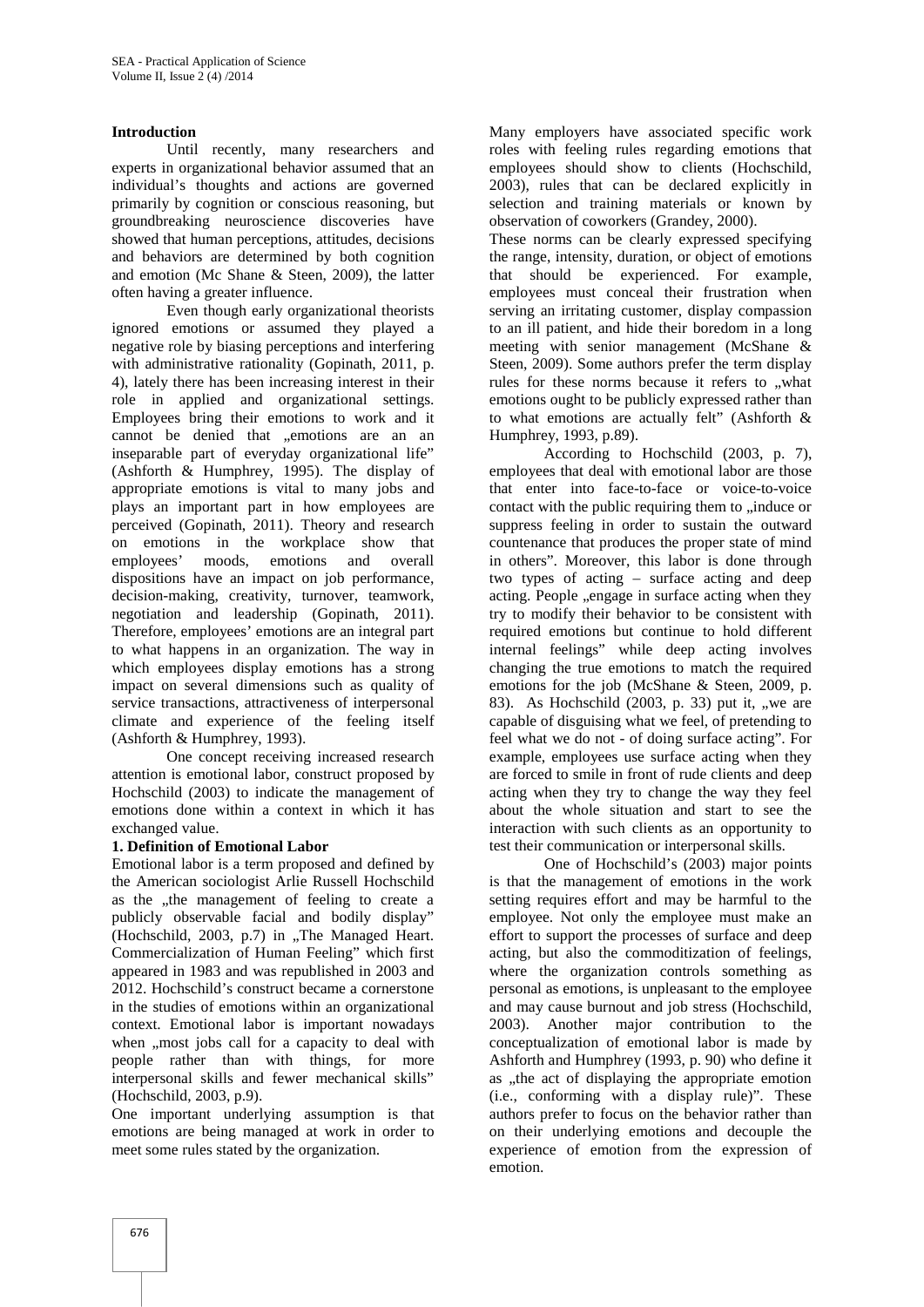They discuss the processes of surface and deep acting noting that Hochschild's definition of emotional labor implies certain deliberateness in managing emotions. In their view, this definition does not allow for "the instances whereby one spontaneously and genuinely experiences and expresses the expected emotion" (Ashforth & Humphrey, 1993, p. 94). One of Ashforth and Humphrey (1993) points is that emotion may be felt and displayed with relatively little effort prompting. Therefore, they add a third means of accomplishing emotional labor besides surface and deep acting and that is the genuine expression of emotion.

Other authors that have greatly influenced this field are Morris and Feldman. They define the emotional labor as the "effort, planning and control needed to express organizationally preferred emotions during interpersonal interactions" (Morris & Feldman, 1996, p.987) and conceptualize the construct in terms of four dimensions: frequency of appropriate emotional display, attentiveness to required display rules, variety of emotions to be displayed, and emotional dissonance determined by having to display emotions not genuinely felt, but desired by the organization. According to Morris and Feldman (1996), individuals make sense of emotions based on their understanding of the social environment in which they are experienced. In addition, their view is consistent with Hochschild's on the existence of some degree of effort (or "labor") required in expressing emotions, even in situations in which the individual's felt emotion is congruent with the organizationally desired emotion (Morris & Feldman, 1996). Their argument is that it takes effort to express the desired emotion even when it is genuinely felt because felt emotion must still be translated into appropriate emotional displays.

Grandey (2000) integrates the three perspectives by defining emotional labor as "the process of regulating both feelings and expressions for the organizational goals" (Grandey, 2000, p. 97), acknowledging that the cited authors discuss surface and deep acting as a way of managing emotions. She notes that a broad theory of emotion which integrates regulation can help to better understand the mechanism of emotional labor. Finally, seeing emotional labor as a process of emotional regulation helps identifying its organizational outcomes (Grandey, 2000).

# **2. Emotion Regulation Strategies**

Not only organizations have rules regarding the required emotions for specific work roles, but also expressions of negative emotions such as fear, anxiety or anger tend to be unacceptable within the workplace (Ashforth & Humphrey, 1995).

The same goes with expressing intense emotions, whether negative or positive, in most organizational situations. In accordance, the employees have to regulate their emotions through different means.

Grandey (2000) discusses antecedentfocused and response-focused as types of emotion regulation methods and the way they apply to surface and deep acting. The antecedent-focused emotion regulation implies a modification of the situation or the appraisal and the response-focused an adjustment of the observable signs of emotions.

The employees do not have too many options to modify the situation without living the job, but they can reshape how they perceive the situation in order to adjust their emotional response to the situation through attentional deployment and cognitive change (Grandey, 2000). On one side, attentional deployment consists in recalling events that brings up the required emotions in a particular situation and is consistent with Hochschild's construct of deep acting. On the other side, cognitive change leads to a cognitive reappraisal of the situation so that to lessen the emotional impact and is also a deep acting process.

The second emotion regulation method, response-focused, involves the modulation of the response or the manipulation of emotional expression of the person's reaction to the situation (Gross, 1998 as cited in Grandey, 2000, p. 99). An individual may modify the intensity of the emotion or may entirely fake the expression (Grandey, 2000). Therefore, this method of emotion regulation corresponds with the process of surface acting and entails that the employees show more emotion than they feel or suppress their true feelings and display the required expression. In conclusion, regulating emotions is done through surface and deep acting.

Ashforth and Humphrey (1995, p. 104) identify four substitute means of regulating the experience and expression of emotion in work settings: neutralizing, buffering, prescribing, and normalizing.

The first mean is used to prevent the appearance of socially unacceptable emotions while the remaining three are used to adjust emotions that are inherent or inevitable. Buffering is used to separate potentially disruptive emotions from ongoing activities, prescribing is used to show socially acceptable ways of experiencing and expressing feelings, and normalizing is used to diffuse or reframe unacceptable emotions (Ashforth & Humphrey, 1995).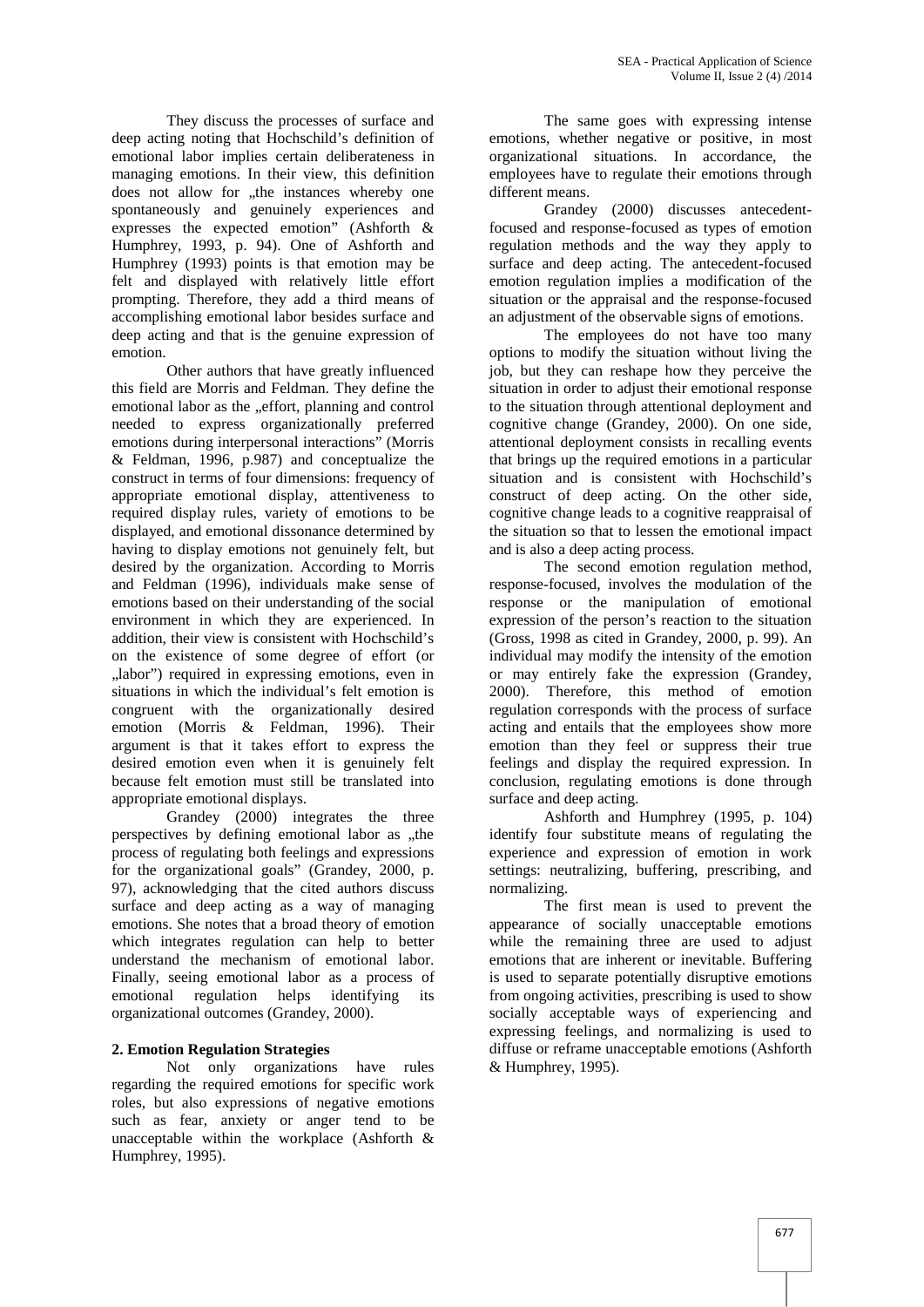Many neutralizing techniques refer to regulation of strong emotions with numerous norms and organizational practices in place such as prohibiting a person from working in the same department as his spouse or transferring newly promoted persons to other departments in order to avoid the confusion between the leadership and collegial roles. Buffering is more evident in work roles that require dispassionate performance or the expression of authentic concern for the well-being of others while prescribing is more involved when emotional expression is an inherent or desired component or work performance (Ashforth & Humphrey, 1995). Prescribing is consistent with Hochschild's feeling rules that specify the range, intensity, duration, and object of emotions that should be expressed. Finally, neutralizing involves diffusing or reframing unacceptable emotions. Diffusing may be done through face-saving rituals such as apologies or humor while reframing may entail seeing the situation in another key or using explanations to lessen someone's responsibility for an event or lessen the severity of the consequences (Ashforth & Humphrey, 1995).

In summary, there are different emotion regulation strategies that may be used to express the emotions required by the organizational norms.

#### **3. Emotional Labor and Emotional Dissonance**

Morris and Feldman (1996) multi dimensional model of emotional labor entail four organizational variables that have an impact on the skills required for appropriate emotional display: frequency of appropriate emotional display, attentiveness to required display rules, variety of emotions to be displayed, and emotional dissonance.

First, frequency of emotional display is an important factor of emotional labor seen in the following light: "customer or clients are more likely to do business with an organization when the affective bonds of liking, trust, and respect have been established through employee behavior" (Wharton & Erickson, 1993 as cited in Morris & Feldman, 1996, p. 989).

Second, the level of attentiveness to display the rules required by the job includes the duration and intensity of emotional display. The duration of emotional display has an impact on the effort required to express organizationally desired emotion while emotional intensity refers to how strongly an emotion is experienced or expressed (Morris & Feldman, 1996). The longer the duration, the greater the effort and the emotional labor required. Morris and Feldman (1996) argue that jobs that entail a display of intense emotions need deeper acting and more effort from the employee.

Third, according to Morris and Feldman (1996), the variety of emotions to be displayed influences the amount of emotional labor involved in regulating emotions. Wharton and Erickson (1993 as cited in Morris & Feldman, 1996) identify positive, neutral and negative emotional displays in organizations; positive refer to bonds of liking, neural to authority and status and negative to hostility or intimidation. Some jobs necessitate frequent changes of emotions to support diverse objectives in different situations: positive emotions to encourage business, neutral to speed up transactions when necessary or even negative to discourage some types of customer behavior.

Forth, one of the main points of Morris and Feldman (1996) is that they include emotional dissonance as a dimension of the emotional labor. Emotional dissonance is considered to be a mismatch, a difference between the emotion actually felt and the emotion required by the organizational norm (Middleton, 1989). When conflicts of this type exist, a greater amount of emotional labor is required through greater control, skill, and attentive action (Morris & Feldman, 1996).

Other researchers see emotional dissonance as a consequence of emotional labor. Hochschild (2003, p. 90) notes that emotive dissonance, that is the ..difference between feeling and feigning", leeds to strain over a relatively long time. Ashforth and Humphrey (1993) consider that this dissonance may cause the individual to feel false and hypocritical and could lead to personal and work-related outcomes, such as "poor selfesteem, depression, cynicism, and alienation from work" (Ashforth & Humphrey, 1993, p. 97).

#### **4. Outcomes of Emotional Labor**

As Ashforth and Humphrey (1993, p. 96) note, ..emotional labor is a double-edged sword". Emotional labor may have a two sided organizational effect: it may be helpful to the final results, but it may be detrimental to the employees (Grandey, 2000). It may sustain the good performance of the organization, but it may have consequences on the employees' well-being. Grandey  $(2000, p. 108)$  mentions that  $\Box$ deep acting should be more positively related to service performance than surface acting, but both should be related to burnout, withdrawal, and negative work attitudes".

First, emotional labor may help employees to successfully fulfill their task requirements and may increase task effectiveness by making interactions more predictable and by avoiding interpersonal problems that might disrupt interactions with customers (Ashforth & Humphrey, 1993).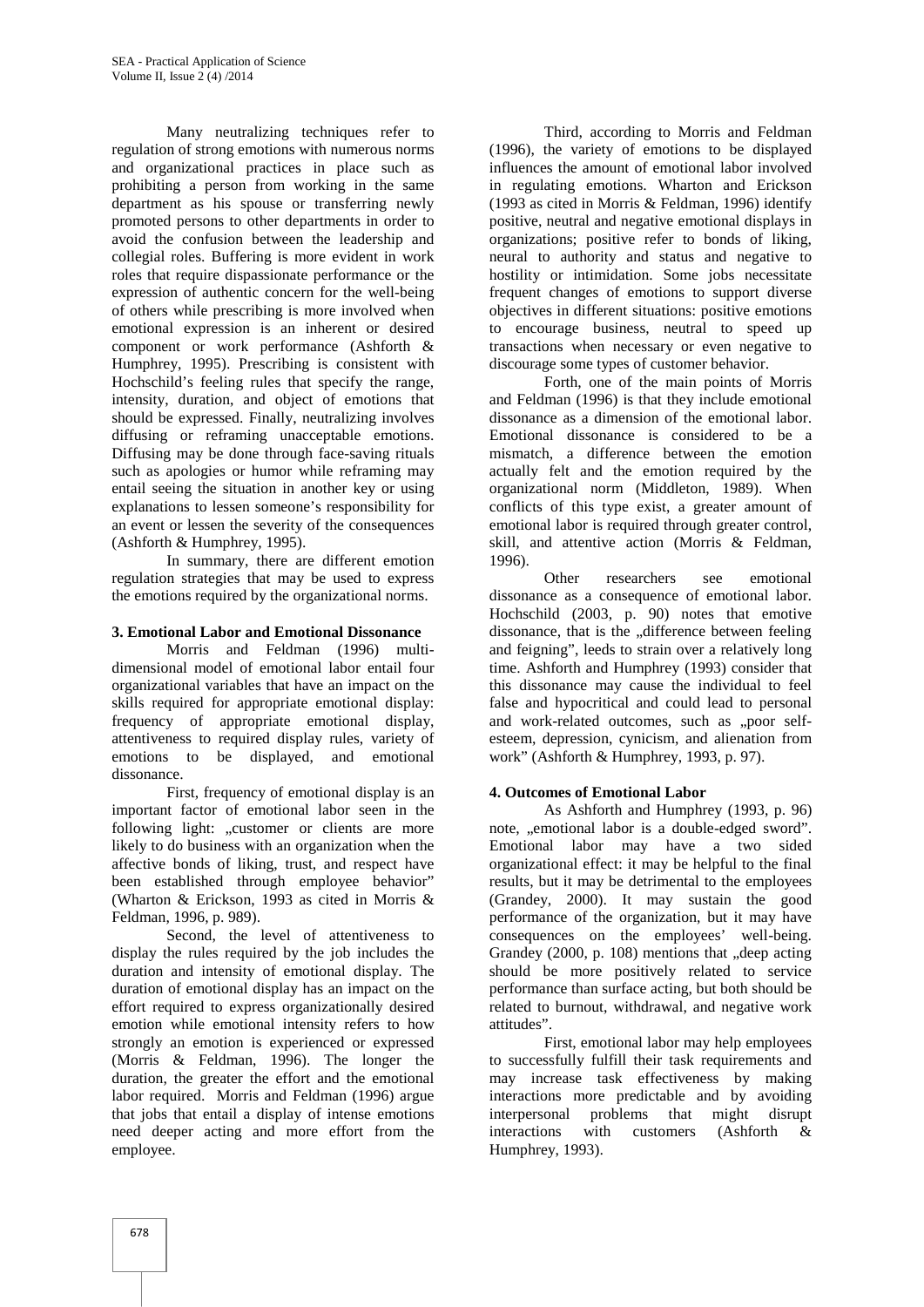Moreover, it may facilitate the employee self-expression. In highly interactive customer service jobs, affective delivery predicts the service agent's overall job performance (Goodwin et al., 2011) and it is a key factor of successful customer service (Grandey et al., 2005).

In order to perform the service as desired, the organisation has either explicit or implicit emotional display rules (Van Dijk & Kirk, 2007). Hochschild (2003) stated that, as emotional labour is performed for a wage, display rules come with a sense of obligation or promise of reward which strengthens the impact of these rules. In a service encounter, employees are often required to display emotions that are not genuinely felt. The more demanding and strict these rules are, the greater the sense of obligation (Grandey, 2000).

Service organizations attempt to control employees positive displays such as smiling, eye contact, and rhythmic vocal tone as well as their task-based skills for encounters with customers (Grandey et al., 2005), using a variety of techniques such as training, monitoring, and rewards (Hochschild, 2003). Employees need to abide by display requirements as specific as providing a smile and maintaining eye contact with customers for a specific number of seconds. But, the quality of the smile is more difficult to enforce and the extent to which that smile seems authentic to the customer is at the discretion of the employee (Grandey et al., 2005).

Ashforth and Humphrey (1993, p. 95) assumed that "if the expression of emotion is perceived by the audience as sincere, then compliance with display rules will be positively exhaustion, associated with task performance while the latitude for self-expression in the performance of emotional labor will be positively associated with personal well-being". For customers, good service means more than the simple conformity with the display customers rules, it really means a sense of genuine expression of sensitivity and concern.

Grandey et al. (2005) noted that both experimental research regarding emotions and customer service theories suggest that authenticity is a factor that enhances reactions to service encounters. Research has shown that people feel less positively about a person displaying inauthentic smiles versus authentic smiles. In an interesting and revealing study designed as a controlled laboratory experiment, Grandey et al. (2005) extended this research into a more realistic encounter that is both a social and an economic transaction.

They created video vignettes that looked like a real hotel check-in encounter, manipulating both affective displays and task performance, shedding light on the role of authenticity in service encounters.

The results suggest that the authenticity of the display influences the impressions of the provider's friendliness and is predictive of service performance. A false smile reduces the positive effect on the observer and may seem manipulative. Grandey et al. (2005) showed that, given acceptable levels of task performance, authenticity has an additive effect on overall satisfaction. Employees who can engage in genuine smiles, or that seem genuine, are more likely to create satisfied customers.

Second, there is a wide range of negative effects of emotional labor noted in the literature. Hochschild (2003) acknowledges that emotional labor may lead to problems such as drug or alcohol abuse and absenteeism. Based on her study on flight attendants, the american psychologist concluded that emotional labor may cause alienation or estrangement from one's true feelings, impairing the well-being of the employee. Her findings are not supported by all authors. For example, Ashforth and Humphrey (1993) indicated that performing emotional labor may help employees to psychologically distance themselves from the unpleasant situations. But there is sufficient support in the literature for the effect of emotional labor on burnout, emotional exhaustion and job satisfaction.

Burnout appears when the employees that highly interact with the customer become overly emotional and don't have too many options to replenish their emotional resources (Jackson, Schwab, & Schuler, 1986 as cited in Grandey, 2000). The main signs of burnout are emotional depersonalization and reduced proficiency (Grandey, 2000). This happens because the repeated regulation of emotions may cause exhaustion, energy depletion and fatigue which may lead the employees to detach from the and their work, generating depersonalization and reduced proficiency. The frequency of emotional display, the attentiveness to display rules and the variety of expressed emotions affect the emotional exhaustion in a direct manner (Morris and Feldman, 1996).

Mulki et al., (2006) suggests that emotional exhaustion may lead to organizational deviance, that is employee behavior that violates organizational norms such as neglecting directions, withholding effort, slower and ineffective actions. Their study shows that emotional exhaustion causes job dissatisfaction and lower organizational commitment which leads employees to engage in deviant behaviors (Mulki et al., 2006). On one hand, results indicate that highly satisfied and committed employees are less likely to involve in such behaviors even when they feel emotionally drained. On the other hand, dissatisfied and uncommitted employees are more likely to engage in misbehavior.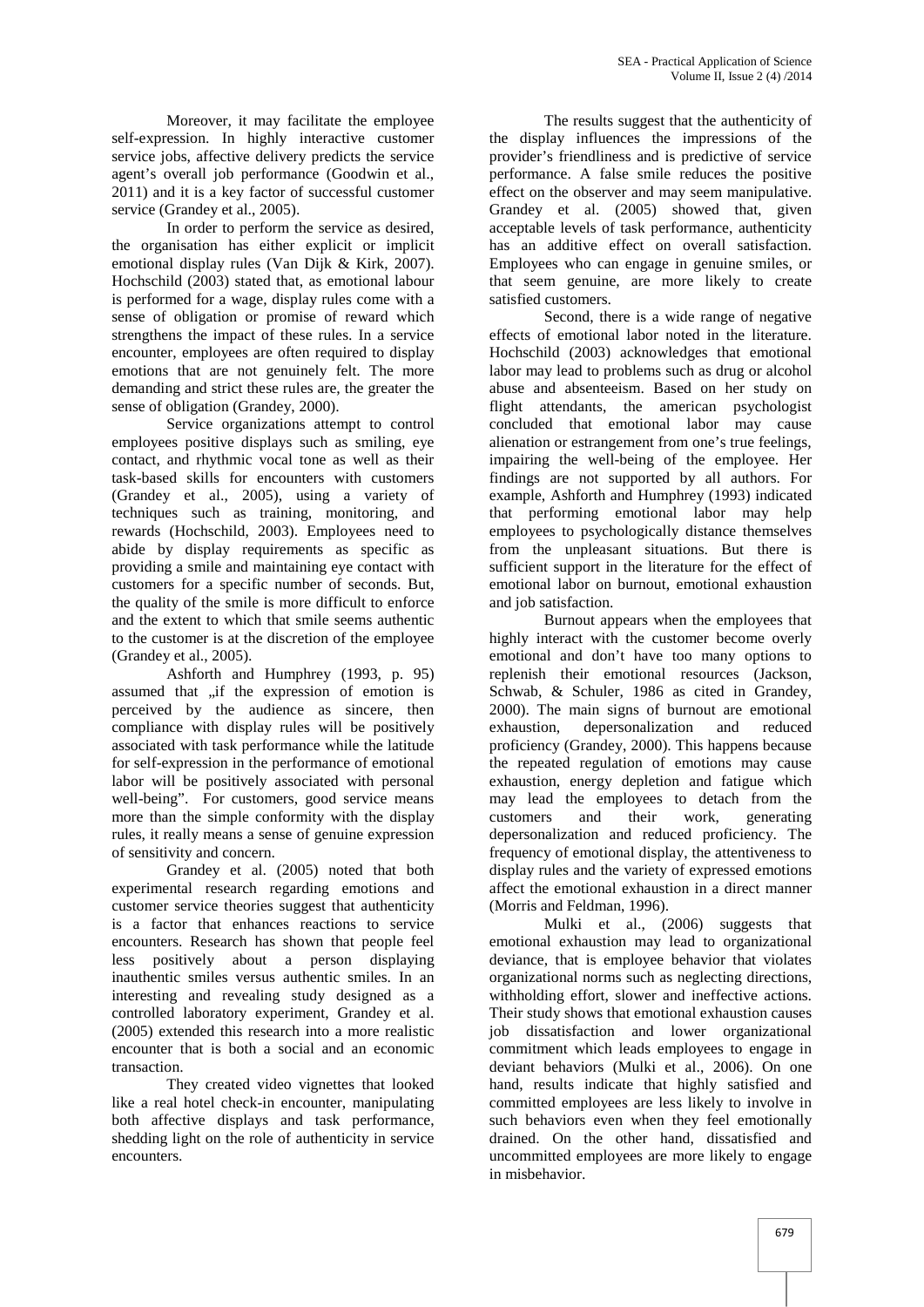Morris and Feldman (1996) argued that even though the emotional labor may be associated with higher emotional exhaustion, for the most part emotional dissonance is the one likely to lead to lower job satisfaction. Celik and Oz (2011) note that there is a significant relationship between emotional dissonance, turnover intentions and unexcused absenteeism. Based on a call-center environment, they demonstrated that employees who were unexcusedly absent experienced more emotional dissonance compared to colleagues who were not absent (Celik & Oz, 2011). Moreover, the employees' perceptions of recognition, developmental opportunities, supportive leadership, fair pay and promotion system inversely affect the turnover intentions and absenteeism.

An individual with high emotional dissonance may feel detached and estranged from the organization and may start looking for another job. The more an agent experiences emotional dissonance the higher will be the turnover intention and the number of unexcused absent days (Celik & Oz, 2011). These findings are consistent with other studies. Karatepe and Aleshinloye (2009) remarked frontline employees' higher turnover intentions due to higher levels of emotional dissonance and exhaustion while Karatepe and Choubtarash (2014) suggested that emotional exhaustion has a negative impact on absenteeism and turnover intents.

Emotional dissonance was positively associated with service sabotage (Lee & Ok, 2014) which involves "deliberate deviant actions by service employees, intentionally designed to adversely affect functional service encounters (Harris and Ogbonna, 2009 as cited in Lee & Ok, 2014, p. 178). This relationship is further explained by the mediating effect of burnout. As Lee and Ok (2014) note, the emotional labor and the emotional dissonance may psychologically exhaust employees, causing them to withdraw, to treat customers impersonally and indifferently, to feel less successful in their jobs, frustrated and motivated to engage in sabotage.

The authenticity of emotions, or better said the lack of it, definitely takes its toll on employees. Hochschild (2003) suggested that surface acting may be detrimental and may result in stressful experiences. The employees may feel untrue or even exhausted because suppressing true feelings and expressing false emotions requires effort (Grandey, 2000). Pugh et al. (2011) also noted that surface acting is considered to be a detrimental emotional strategy which produces negative outcomes such as lower job satisfaction, higher levels of burnout, and intentions to quit generated by the mismatch between felt and displayed emotions. Surface acting has a significant negative impact on employees' well -being causing emotional exhaustion and job dissatisfaction (Brotheridge & Grandey, 2002; Ugur et al., 2012).

In terms of outcomes, there is a difference between surface and deep acting. Surface acting has more negative effects on employees than does deep acting (Brotheridge & Grandey, 2002) and it is more likely to be used by inexperienced employees than by those with more on-the-job experience (Gopinath, 2011). Deep acting may distort the signaling function of emotions which helps individuals to connect. Thus, it may impair one's sense of authentic self or may even lead to self-alienation (Ashforth & Humphrey, 1993). But it has been argued that deep acting may determine also positive outcomes such as feelings of accomplishment and enhanced identification with the work role based on the true nature of the attempt to feel the appropriate emotion (Brotheridge & Grandey, 2002). Given the greater effort involved in deep acting, this form of emotional labor is more consistent with a strong concern for the customers (Ashforth & Humphrey, 1993).

## **Conclusions**

This article attempts to show that emotional labor is an essential organizational construct especially in relations to the expected outcomes. Emotions are vital to many work roles and they became an integral and inseparable part of everyday organizational life. The interest in their role in applied and organizational settings is increasing, being mainly related to the way emotions are expressed and managed. Herein, the construct of emotional labor is perceived to be the management of feelings to express organizationally desired emotion. This is done mostly through surface and deep acting, both strategies requiring effort and energy from the employees. The management of emotions may lead to emotional dissonance – the state where the emotions expressed, required by the organizational norms, are different from the emotions actually felt. Given this effort, it is essential to acknowledge what are the consequences of emotional labor within the organizational context. One one side, emotional labor supports the good performance of the organization and represents a key factor of successful customer service. On the other side, emotional labor may impair the well-being of the employees causing burnout, lower job satisfaction and negative work behaviors.

# **Acknowledgement**

This work was cofinanced from the European Social Fund through Sectoral Operational Programme Human Resources Development 2013- 2020, project number POSDRU 159/1.5/S/142115 "Performance and excellence in doctoral and postdoctoral research in Romanian economics science domain".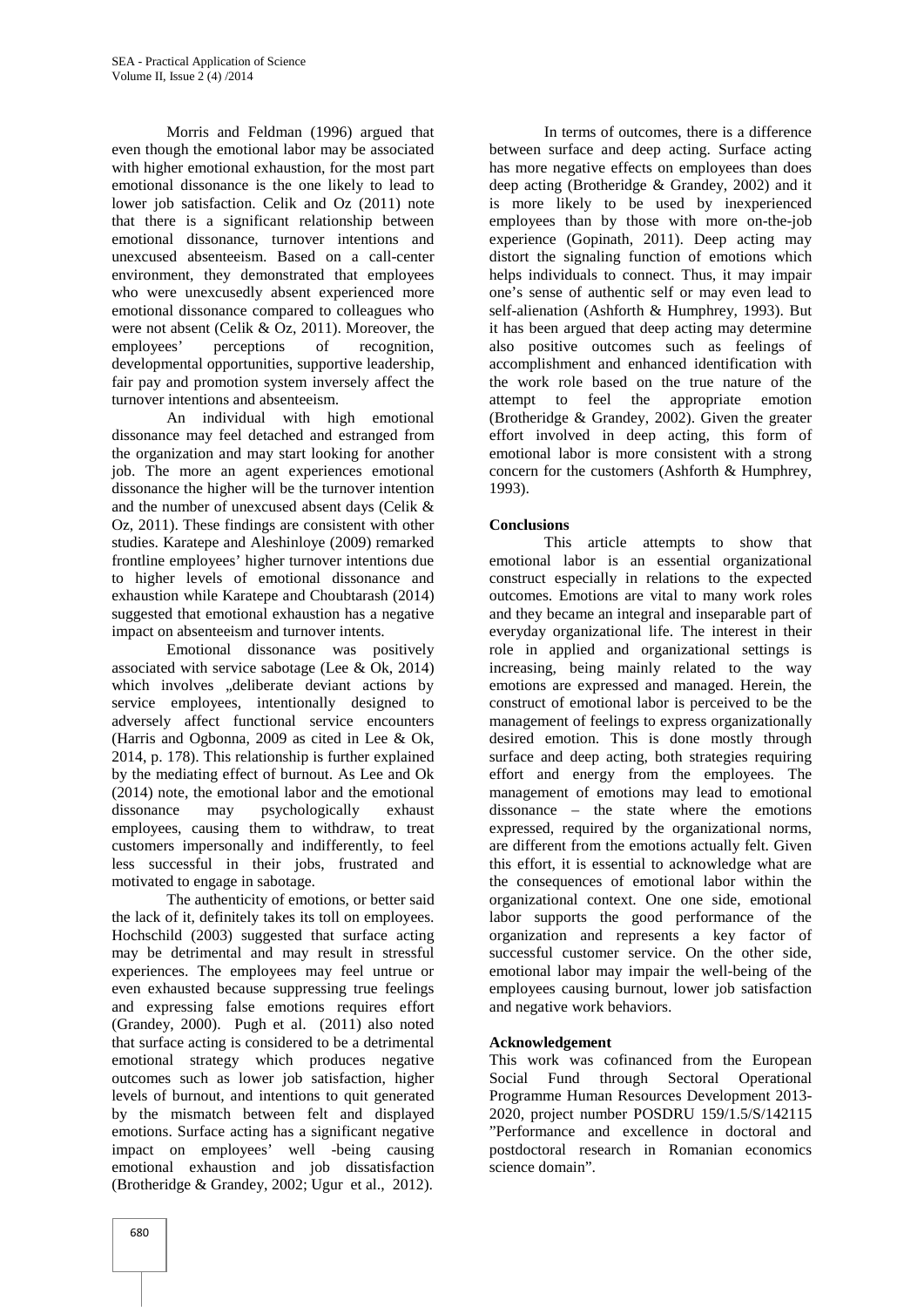#### **References**

- [1] Ashforth, B.E. & Humphrey, R. H. (1993). Emotional labor in service roles: The influence of identity. *Academy of Management Review*, 18(1), 88-115.
- [2] Ashforth, B.E. & Humphrey, R.H. (1995). Emotion in the Workplace: A Reappraisal. *Human Relations*, February, 48 (2), 97-125.
- [3] Brotheridge, C.M. & Grandey, A.A. (2002). Emotional labor and burnout: Comparing two perspectives on people work. *Journal of Vocational Behavior*, 60, 17-39.
- [4] Celik, D.A. & Oz, E.U. (2011). The effects of emotional dissonance and quality of work life perceptions on absenteeism and turnover intentions among turkish call center employees, *Procedia - Social and Behavioral Sciences*, 30, 2515-2519.
- [5] Goodwin, R.E., Groth, M. & Frenkel, S. (2011). Relationships between emotional labor, job performance and turnover. *Journal of Vocational Behavior*, 79, 538–548.
- [6] Gopinath, R. (2011). Employees' Emotions in Workplace. *Research Journal of Business Management*, 5(1), 1-15.
- [7] Grandey A.A. (2000). Emotion Regulation in the Workplace: A New Way to Conceptualize Emotional Labor. *Journal of Occupational Health Psychology*, 5 (1), 95-110.
- [8] Grandey, A.A., Fisk, G.M., Mattila, A.S., Jansen, K.J.  $&$  Sideman, L.A. (2005). Is "service with a smile" enough? Authenticity of positive displays during service encounters, *Organizational Behavior and Human Decision Processes*, 96, 38–55.
- [9] Hochschild A.R. (2003). *The Managed Heart. Commercialization of Human Feeling*. Los Angeles: University of California Press
- [10] Karatepe, O.M. & Aleshinloye, K.D. (2009), Emotional dissonance and emotional exhaustion among hotel employees in Nigeria. *International Journal of Hospitality Management*, 28, 349–358.
- [11] Karatepe, O.M. & Choubtarash, H. (2014). The effects of perceived crowding, emotional dissonance, and emotional exhaustion on critical job outcomes: A study of ground staff in the airline industry. *Journal of Air Transport Management*, 40, 182-191.
- [12] Lee, J.J. & Ok, C.M. (2014). Understanding hotel employees' service sabotage: Emotional labor perspective based on conservation of resources theory. *International Journal of Hospitality Management*, 36, 176– 187.
- [13] McShane, S.L. & Steen, S.L. (2009). Canadian Organizational Behaviour, 7th Edition, McGraw-Hill Ryerson Higher Education.
- [14] Middleton, D. R. (1989). Emotional Style: The Cultural Ordering of Emotions. *Ethos*, 17, 187- 201.
- [15] Morris, J. A. & Feldman, D. C. (1996). The dimensions, antecedents, and consequences of emotional labor. *Academy of Management Review*, 21(4), 986-1010.
- [16] Mulki, J.P., Jaramillo, F. & Locander, W.B. (2006). Emotional exhaustion and organizational deviance: Can the right job and a leader's style make a difference?, *Journal of Business Research*, 59, 1222–1230.
- [17] Pugh, S. D., Groth, M. & Henning-Thurau, T. (2011). Willing and Able to Fake Emotions: A Closer Examination of the Link between Emotional Dissonance and Employee Well- Being. *Journal of Applied Psychology*, 96(2), 377-390.
- [18] Ugur Yozgat, Caliskan, S.C. & Oben Uru, F. (2012). Exploring Emotional Dissonance: On Doing What You Feel and Feeling What You Do. *Procedia - Social and Behavioral Sciences*, 58, 673 – 682.
- [19] Van Dijk, P.A. & Kirk, A. (2007). Being Somebody Else: Emotional Labour and Emotional Dissonance in the Context of the Service Experience at a Heritage Tourism Site. *Journal of Hospitality and Tourism Management*, 14(2), 157-169.